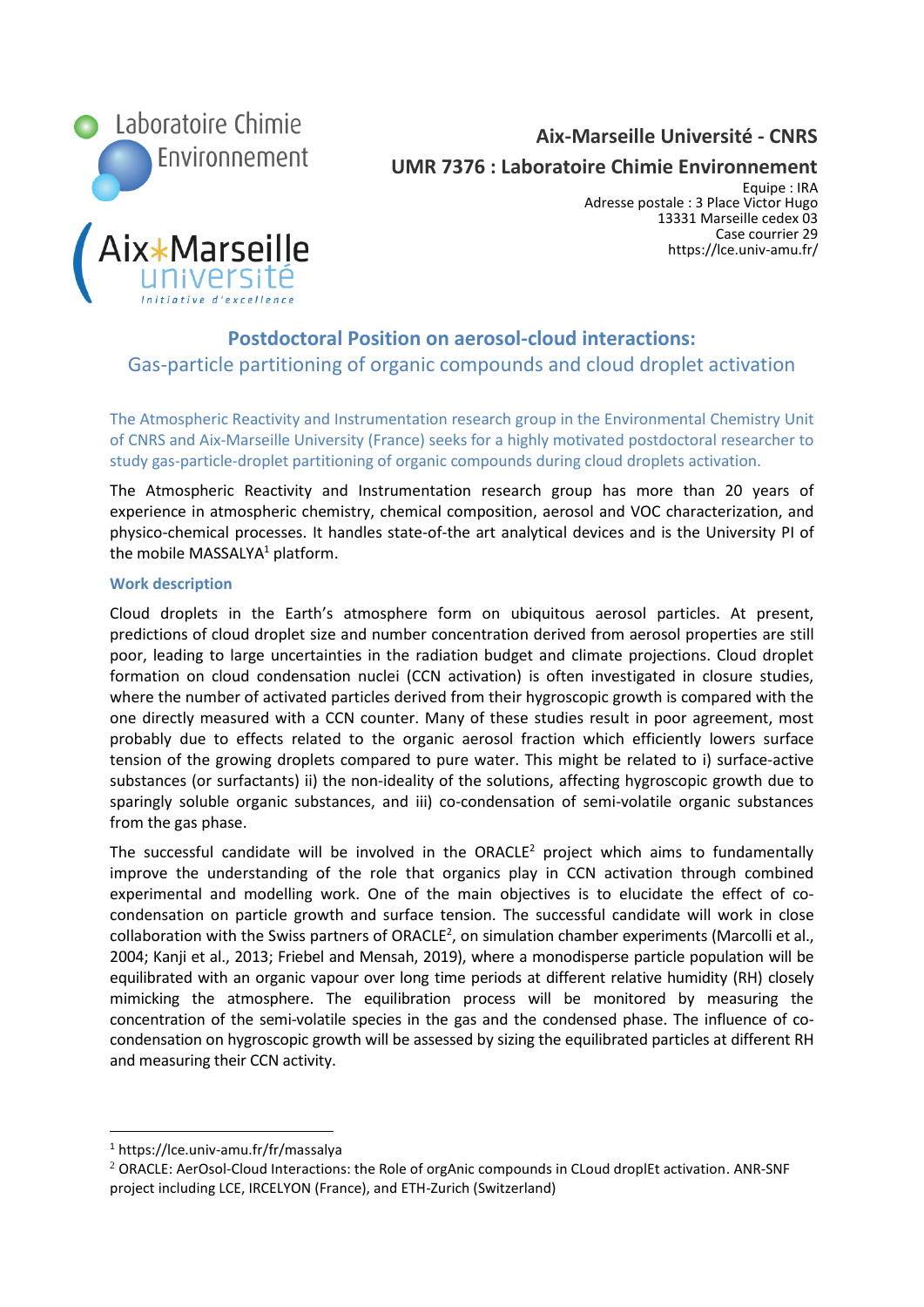In this project, the role of the successful candidate will be to conduct gas-to-particle partitioning of organic compounds using the CHemical analysis of Aerosol ONline (CHARON) inlet (Eichler et al. 2015). This inlet consists of a gas-phase denuder for stripping off gas-phase analytes, an aerodynamic lens for particle collimation combined with an inertial sampler for the particle-enriched flow, and a thermodesorption unit heated for particle volatilization of low-, semi- and intermediate-volatility organic aerosol (OA). The CHARON inlet will be coupled to a proton-transfer-reaction time-of-flight mass spectrometer (PTR-ToF-MS Ionicon Analytik GmbH), which quantitatively detects most of organic analytes using soft chemical ionisation, to minimize compounds' fragmentation (Gkatzelis, et al. 2018, Leglise et al., 2019; Müller et al., 2017). Using the CHARON-PTR-MS of the MASSALYA platform, experiments will be conducted by switching between the CHARON-PTR-MS mode (condensed phase analysis) and the PTR-MS mode (gas phase analysis). This will allow investigating the partitioning and the volatility parameters of the target semi- and intermediate volatility organic compounds. Complementary analysis of the particles' inorganic content and total organic content will be monitored by a High-Resolution Aerosol Mass Spectrometer (HR-AMS) from the MASSALYA<sup>1</sup> platform (Brégonzio-Rozier et al., 2016; Giorio et al., 2017; Wu et al., 2021).

The candidate will operate these instruments during the campaigns, he/she will prepare each campaign with small test experiments, he/she will treat the corresponding data and will participate to the consortium meetings for work discussions, data interpretation, report writing as well as article writing for publication of the results in international peer-reviewed journals.

The project's outputs will assess the influence of gas-to-particle partitioning of semi-volatile organic compounds on cloud droplets activation. The candidate will take benefits from scientific collaborations, and data acquired by the other groups participating in the campaigns (IRCELYON-CNRS-Université Lyon and ETH-Zurich).

### **We offer**

The position will be located at Marseille, France, at LCE, in the downtown university campus (St Charles). The initial appointment will be for one year, starting in October 2022, with the expectation of renewal for a second year upon satisfactory performance. The Salary will be based on experience and performance according to the Aix-Marseille university salary scale (approx. 30,000 € to 33,000 € net per year).

#### **Requirements for the applicant**

A Ph.D. in atmospheric sciences, analytical chemistry, environmental sciences, technical instrumentation, or a related discipline is required. Experience in mass spectrometry and monitoring instrumentation is required. Experience in complex data analysis using for example Igor Pro is highly desirable. Independence, drive, and collaboration are important and will be encouraged in order to develop the candidate's career.

To apply, please apply via email to **anne.monod@univ-amu.fr** with a cover letter describing your research interests, a CV, date of availability, list of publications (submitted and in preparation papers can also be included), and a list of reference persons.

# **References:**

- **-** Brégonzio-Rozier L., et al., Secondary Organic Aerosol formation from isoprene photooxidation during cloud condensation–evaporation cycles, Atmos. Chem. Phys., 16, 1747–1760, 2016
- **-** Eichler, P., et al., A novel inlet system for online chemical analysis of semi-volatile submicron particulate matter, Atmos. Meas. Tech., 8, 1353–1360, 2015
- **-** Friebel, F. and Mensah, A. A.: Aging aerosol in a well-mixed continuous flow tank reactor: An inroduction of the activation time distribution, Atmos. Meas. Tech., 12, 2647–2663, 2019
- Giorio C., et al., Cloud processing of secondary organic aerosol from isoprene and methacrolein photooxidation. Virtual Special Issue in honor of Veronica Vaida. J. Phys. Chem. A, 121 (40), 7641–7654, 2017